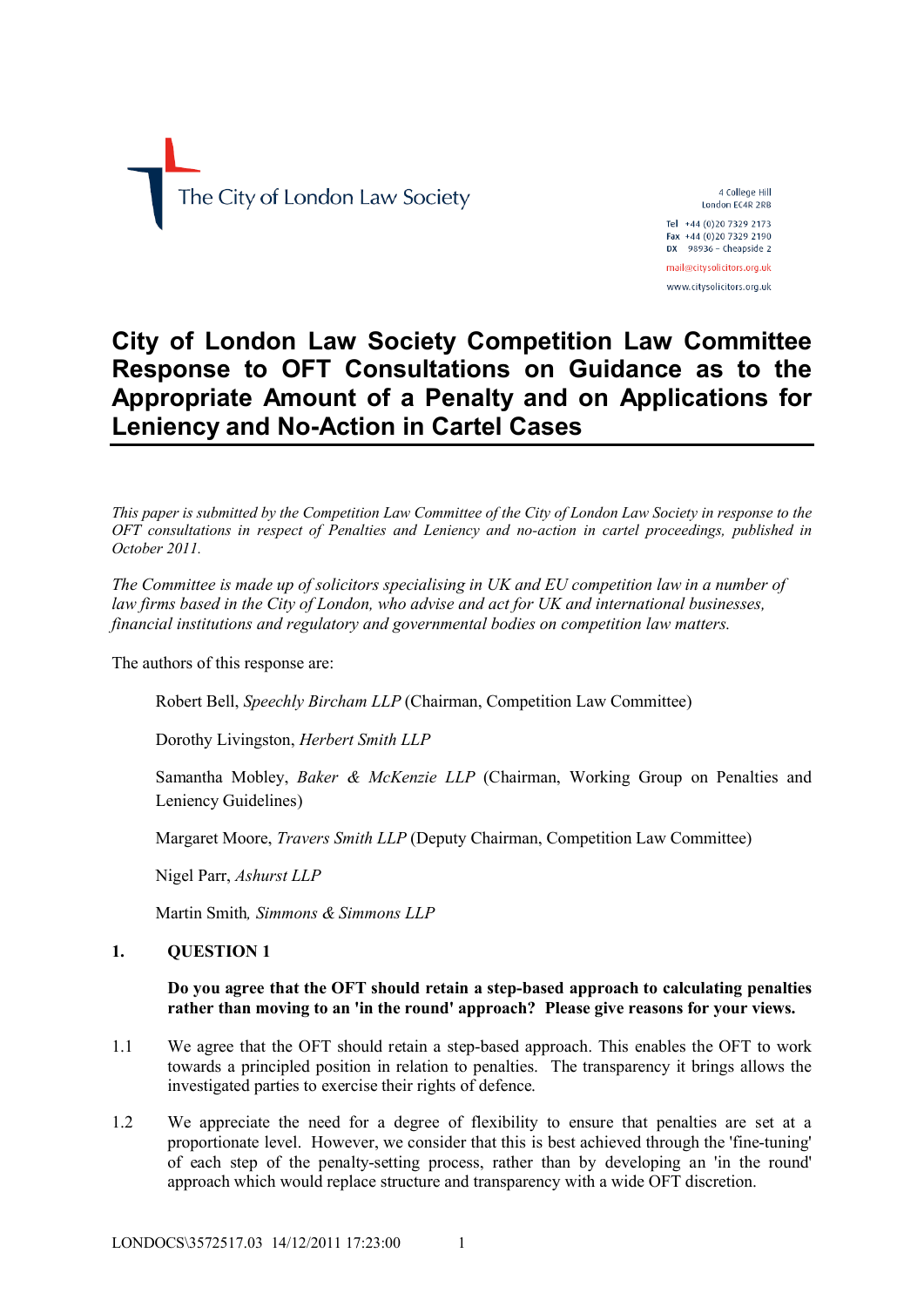**What are your views on the OFT's proposed changes in relation to calculating the starting point?** 

**(i) whether it is appropriate to increase the maximum starting point to 30 per cent of relevant turnover**

- 2.1 We do not believe that the range should be increased to 30 per cent. This seems to be a somewhat blunt means of achieving the OFT's stated aim of being able to differentiate between different infringements. The proposal also seems to run counter to OFT statements that it does not seek high fines per se.<sup>1</sup>
- 2.2 We note that the OFT cites, in support of the proposal, the higher percentage ranges used as a starting point by certain other competition authorities in the EU. However, it is necessary to take into consideration the full range of enforcement tools at an authority's disposal when assessing overall deterrent effect. A major difference between the regimes cited and that of the UK is that the OFT has developed other antitrust enforcement tools, including criminal/personal sanctions, to complement its fining powers. The OFT's 2011 report on the impact of competition interventions on compliance and deterrence cites reputational damage as a more significant deterrent than criminal sanctions and fines. 2 This vindicates OFT efforts to look beyond simple corporate fines when trying to motivate compliance.
- 2.3 We are also concerned that having such a high starting point could result despite later steps in excessively high fines, particularly for 'single product firms' or UK/regional firms which might consistently be fined at close to the cap of 10 per cent of worldwide turnover. We appreciate that the OFT sees value in having a 'step 1' which is as objective as possible. However, we are concerned that a mechanistic approach at this first step will result in overreliance on subsequent proportionality adjustments which should, in our view, be limited to a relatively simple 'reality check' and not take on the character of a more complex assessment forcing the OFT to revisit previous steps in the process each time it sets a penalty.
- 2.4 The setting of a potentially high starting point is likely to result, in almost all cases, with considerable pressure being exerted upon the OFT at a subsequent stage to reduce fines to ensure proportionality. Increasing the range to a maximum of 30 per cent may ultimately require the OFT to reinstate a cap of 10 per cent of UK turnover to ensure proportionality. This would seem to be a backward step.

# **(ii) whether it would be appropriate for the OFT to use 25 per cent of turnover as a minimum starting point for the most serious infringements of competition law**

2.5 We appreciate that the OFT seeks to impose higher fines in respect of more serious infringements and that it seeks to do this in a transparent manner. However, we are concerned about both the suggested starting point and the difficulty of defining in advance what amounts to a serious infringement of competition law, especially in relation to the Chapter II prohibition. These two concerns are explained below.

1

<sup>1</sup> Most recently, John Fingleton stressed at CRA's 7 December 2011 conference on "Economic Developments in European Competition Law" that agencies should put more resources into probes, particularly own-initiative cartel investigations "as a substitute to higher fines".<br> $\frac{2}{3}$  The impact of comparation

*The impact of competition interventions on compliance and deterrence*, Final Report, December 2011, OFT 1391. See in particular figure 6.1; http://www.oft.gov.uk/shared\_oft/reports/Evaluating-OFTswork/oft1391.pdf.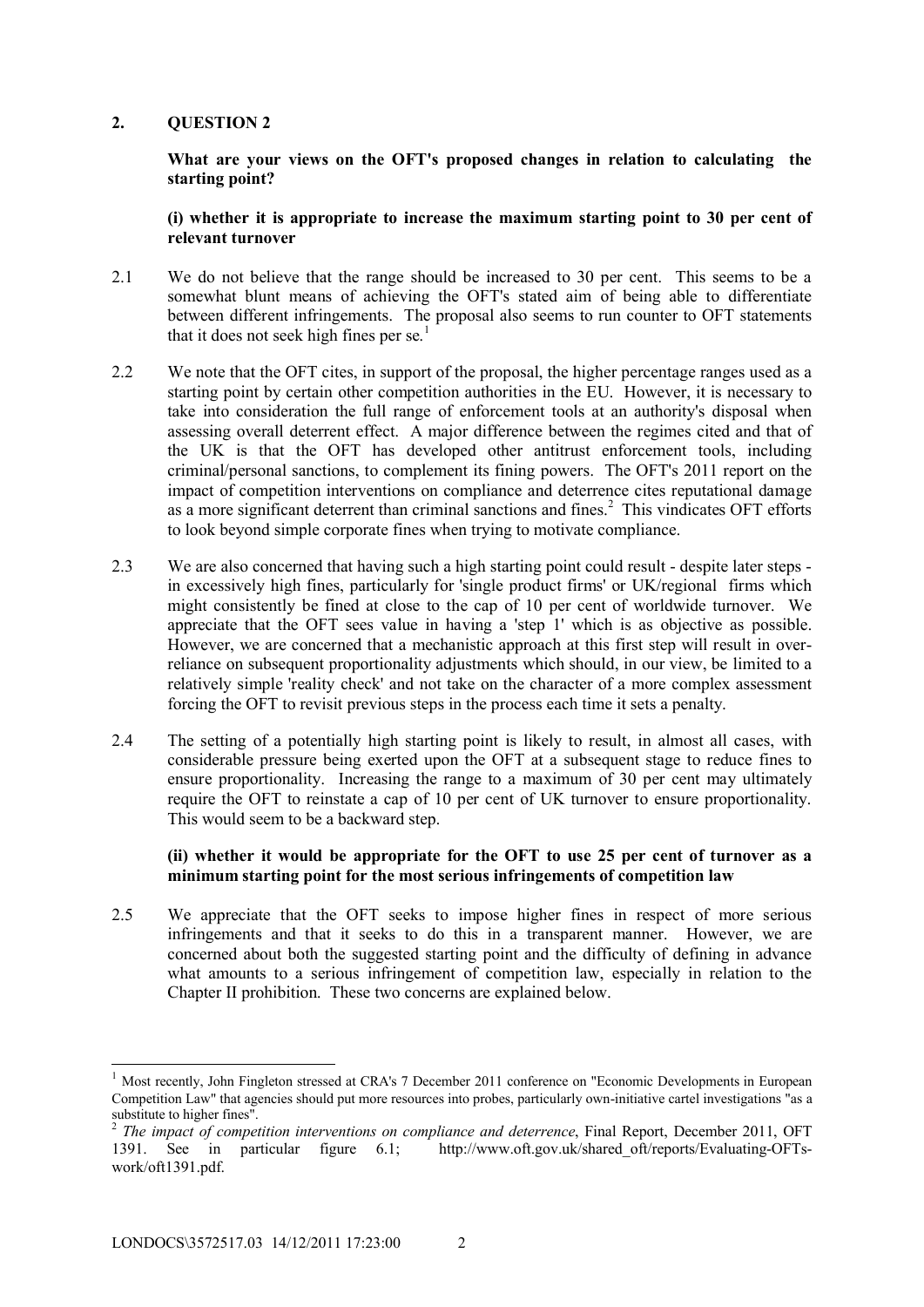Starting point of 25 per cent

- 2.6 We believe that a minimum starting point of 25 per cent of turnover is inappropriate for the following reasons:
	- It would lead to excessively high penalties. 25 per cent is considerably higher than the starting point used by the EU. Other regimes with a high starting point lack the more nuanced enforcement tools which the OFT has at its disposal. Further, competition fines, on any view, already significantly exceed fines for what the public may regard as more serious corporate behaviour – such as corporate manslaughter or deliberately bad business practices resulting in loss of life or serious injury, but prosecuted only under health and safety legislation. It is therefore important that the end result does not get too far out of touch – proportionality adjustments should not be treated as the only tool to do this.
	- As indicated below, we do not think that the OFT should take into consideration issues of general deterrence in this initial step (which the OFT cites as a reason for increasing the starting point in step 1).
	- Setting a default of 25 per cent will inevitably force penalties to 'coalesce' around the 25 per cent mark. Since this is so close to the upper threshold of the band, the setting of the starting point will undermine one of the OFT's key objectives - to provide sufficient headroom to differentiate between infringements (which of course is necessary even in relation to hardcore cartel conduct).
	- If the OFT is committed to a default starting point, we think the guidance should simply indicate that the starting point for infringements that have resulted in serious consumer harm will be set towards the upper end of the range.
	- "…for serious infringements of competition law."
- 2.7 We are concerned that an unduly broad definition of "serious" might be adopted for example by treating as serious all those Chapter I infringements which are characterised as having an anti-competitive object. In reality, there may be genuine differences between the various infringements even in relation to 'object' infringements. This was of course acknowledged by the CAT in the Construction appeals in relation to bid rigging. A formalistic approach would of course overlook this important fact.
- 2.8 In addition, novel infringements which are characterised as object infringements by the OFT should not attract the same starting percentage as horizontal price-fixing cartels. This is a particular concern of business in the light of OFT commitments to continue to pursue complex infringements at the outer edges of existing case law.
- 2.9 We consider that, rather than list particular types of infringement, the OFT should only treat as serious those infringements that have resulted in serious consumer harm. Further, if the OFT is minded to proceed with the suggested approach, we consider it appropriate for the OFT to commit, in certain circumstances, to using a lower starting point, e.g. where the practice is well known (such as cover pricing, which was long established and written up in text books) or some other well-known information exchange. This would enable the OFT to differentiate between cases where there was less consumer harm (and thus where it would be appropriate to treat the starting point as lower for all participants) and a long-standing secret cartel involving direct competitor agreement on upward price moves.
- 2.10 We do not consider it appropriate to apply the same approach in a dominance context. In contrast with cartel-type conduct, it is rarely possible to identify, at the outset, conduct which deserves to be classed as a serious abuse of dominance. Consequently, such conduct should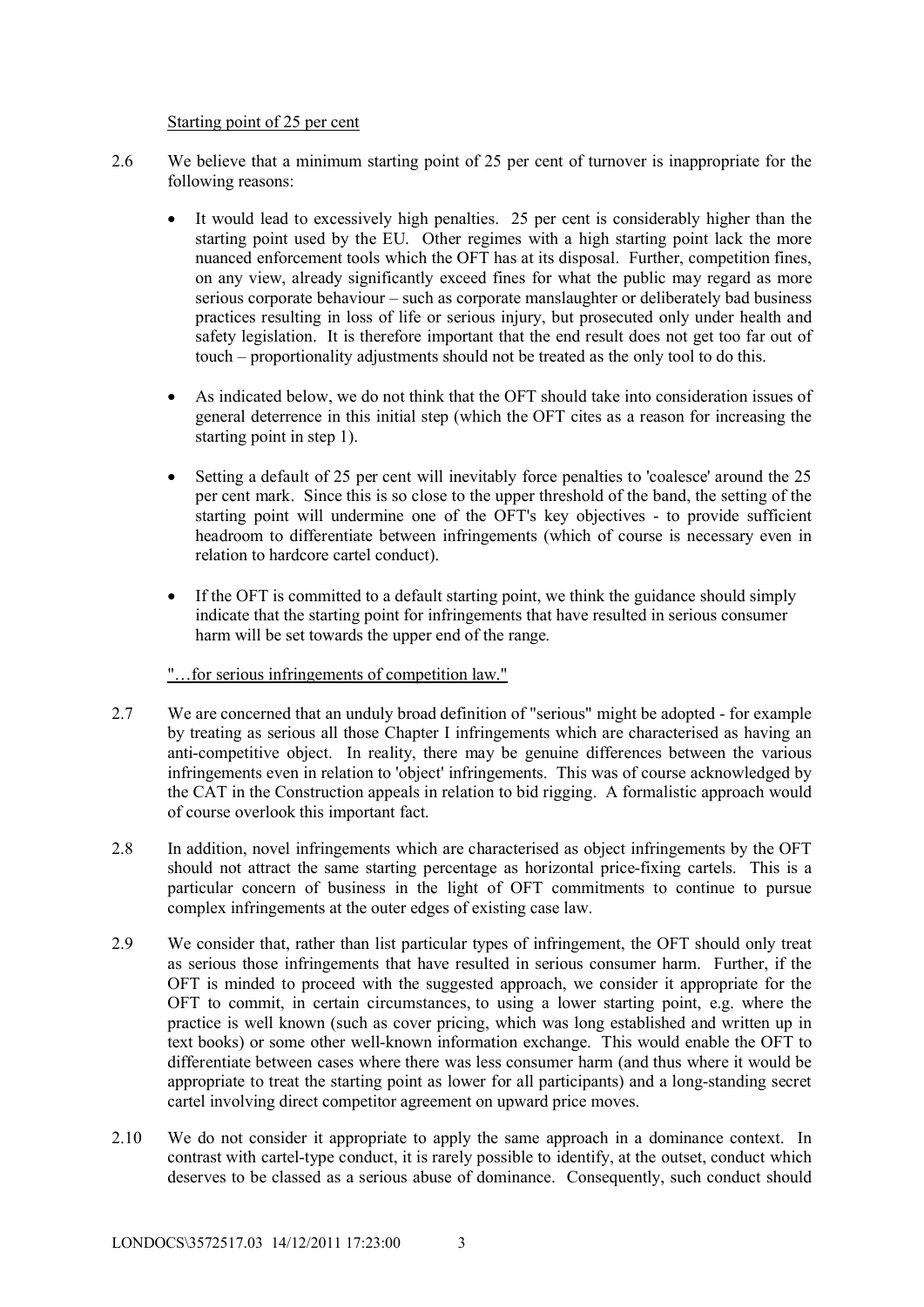not be treated in the same way as hardcore cartel conduct. Given the fine line between a serious abuse of a dominant position and quintessentially competitive conduct (where, for example, the same conduct is adopted by a company lacking substantial market power), there is a real risk that the OFT's proposal would have a chilling effect on companies who would not want to run the risk of being severely punished if pricing schemes etc are subsequently regarded as abusive.

- 2.11 An authority might look to internal company documents for clues as to whether a company intended to engage in serious anti-competitive conduct but it will rarely be possible to reach a satisfactory conclusion on the existence of a corporate intention to commit a serious abuse of dominance. In any event, all such documents would need to be placed in context before they could be properly understood by the OFT.
- 2.12 More generally, the form-based approach of treating certain Chapter II conduct as serious seems to be at odds with the more effects-based approach being adopted by the OFT towards Chapter II cases.

# **(iii) whether the proposed maximum of 30 per cent of relevant turnover at the starting point should apply to relevant market turnover or to turnover directly or indirectly affected by the infringement**

2.13 In our view, the penalty should be calculated by reference to turnover directly or indirectly affected by the infringement. This is logical since the penalty should be tailored to the harm caused. It is also more appropriate to identify affected turnover rather than undertake an incomplete market definition exercise on which to base the penalty calculation.

**(iv) whether including a separate 'entry fee' in the starting point, in addition to a percentage of relevant turnover, would enhance deterrence and should therefore be included in the Draft Revised Guidance. Please give reasons for your views.**

2.14 We agree that it is not necessary to introduce an 'entry fee'. We believe that the existing steps, once clarified by the revised guidance, will be adequate to ensure both general and specific deterrence.

#### **3. QUESTION 3**

**Do you agree that the OFT should assess general and specific deterrence separately, covering general deterrence at Step 1 and specific deterrence at Step 4? In particular, what are your views on the proposal to make later deterrence adjustments only where the OFT considers that a higher penalty is necessary to achieve specific deterrence of the undertaking in question?**

- 3.1 We believe that the OFT should continue with the current approach of adjusting for general and specific deterrence. We appreciate that a higher range for the starting point of the fine in step 1 could also address general deterrence but our view is that the OFT should distinguish the adjustments for deterrence with the decision on the appropriate starting point. It seems to us that the current approach would work well provided the OFT determines with care any uplift for general deterrence.
- 3.2 We agree that the OFT should take a 'step back' (as suggested in paragraph 5.32) in order to ensure that the penalty at the proposed level is necessary and proportionate to achieve the OFT's policy objectives.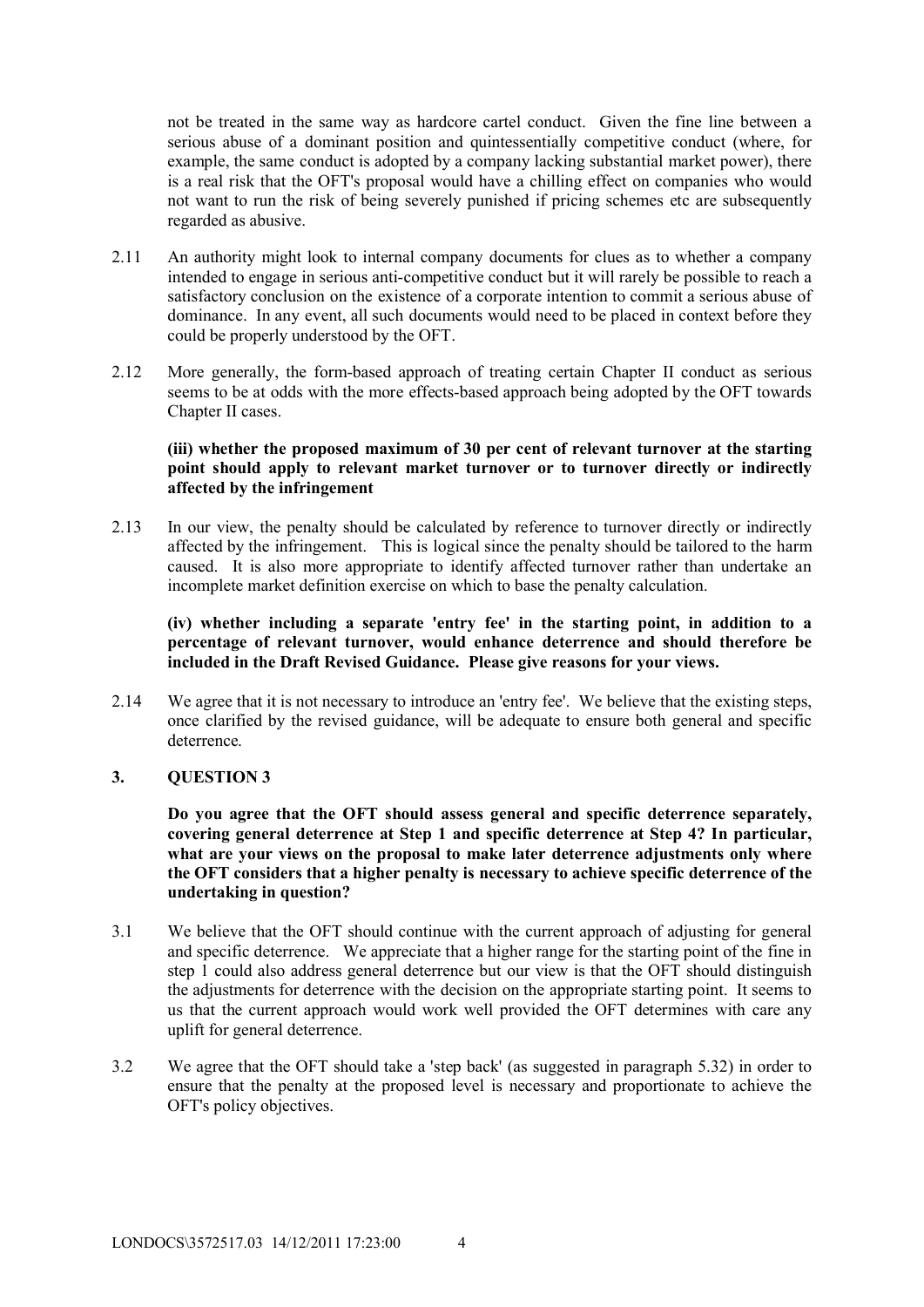# **What are your views on the OFT's proposed approach to determining the duration of infringements?**

- 4.1 We do not agree with the proposal to treat the duration as a year when the infringement may have lasted (substantially) less than this. We are concerned that the OFT's approach will result in the application of a large multiplier which will often mean that the penalty is not commensurate with the consumer harm.
- 4.2 It also leads to a perverse outcome where parties that have entered into an anti-competitive arrangement, e.g. as a result of a one-off meeting, would, effectively, not be incentivised to terminate that arrangement before a year has expired.
- 4.3 In our view, the OFT should take this opportunity to adopt the approach taken by the General Court in its judgment in *Choline Chloride* where, having the precise information about the duration, it proceeded to calculate the fine on a pro rata basis in order to ensure that the fine was "proportionate".<sup>3</sup>
- 4.4 If the OFT is nonetheless committed to rounding up the duration of an agreement lasting less than a year, we think that the OFT should adopt the same policy that it adopts more generally - i.e. adopt a consistent policy of rounding up durations to the nearest quarter year.

# **5. QUESTION 5**

**What are your views on the OFT's proposal to reverse the order of Steps 3 and 4 of the Current Guidance and apply aggravating and mitigating factors before assessing whether adjustments for deterrence or proportionality are required? Please give reasons for your views.**

5.1 We agree that there is a logic to this. In particular, it makes more sense to check for proportionality once any upward adjustment for deterrence has been made.

# **6. QUESTION 6**

# **Do you consider that the OFT's proposed approach to specific deterrence adjustments is appropriate?**

- 6.1 As indicated above, it is our view that the OFT should not adopt a higher starting range and should continue with its current methods for assessing general and specific deterrence in its penalty-setting.
- 6.2 In any event, we agree that, given the numerous other steps involved in the process, the circumstances in which a penalty is increased for specific deterrence (namely those at paragraph 5.3.1) should be defined/interpreted narrowly. For example, parent/wider group turnover should only be taken into consideration in situations where that parent company was involved in the infringement. If the OFT is imputing liability to the parent company because of its actual influence over the infringing entity, the OFT should only have regard to the wider group turnover where that parent company failed to promote compliance adequately within the group.

<sup>-</sup>3 Joined Cases T-101/05 and T-111/05, *BASF AG and JCB SA v Commission*, judgment of 12 December 2007, paragraphs 219-220.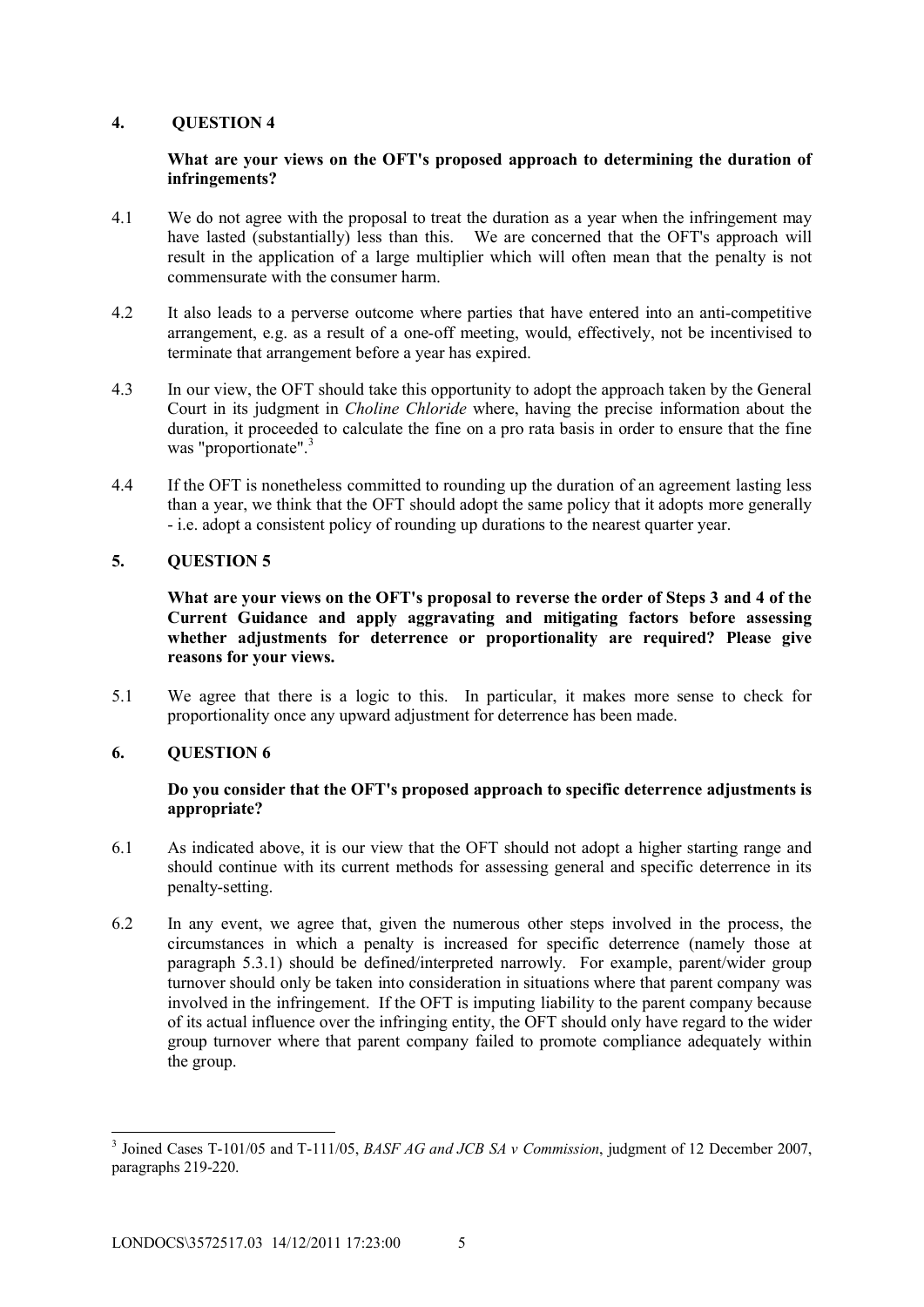- 6.3 If the OFT is committed to its proposal to round up the duration of infringements to one year in situations where the infringement lasted for a shorter period, it is our view that the guidance should indicate that, as part of specific deterrence, a reduction would be made where the infringement is less than a year.
- 6.4 We also believe that the OFT should, as part of specific deterrence, ensure that penalties are reduced as appropriate in the event that a company is a single product company. These firms stand a particularly high chance of receiving a disproportionately high fine. The guidelines should state explicitly that an adjustment will be made at this step in such circumstances.

**Do you agree that the OFT should carry out an explicit proportionality assessment as described? Also, do you agree that the assessment should be carried out at the same Step as adjustments for specific deterrence rather than as a separate Step at the end of the calculation procedure?**

- 7.1 We agree that it is appropriate to carry out an explicit proportionality assessment as described. However, the guidance should also refer to the principle of equal treatment and explain how that principle will be applied by the OFT. We appreciate that the OFT has elected to deal with this principle implicitly. However, in our view, the OFT should address this key principle explicitly. The guidance should explain which factors the OFT will commonly take into consideration when checking that the investigated parties have been treated equally.
- 7.2 We agree that the proportionality check should be carried out at the time proposed by the OFT. It is appropriate to ensure that the penalty is proportionate before any final adjustments are made in connection with the 10 per cent cap, leniency, settlement and financial hardship.

# **8. QUESTION 8**

# **What are your views on the OFT's proposed revisions to the illustrative list of aggravating and mitigating factors? Please give reasons for your views.**

#### "Persistent and repeated unreasonable behaviour…"

- 8.1 We understand that the OFT wishes to send a strong signal to companies that they should not cause unreasonable delay to investigations. However, in our view, the OFT should make use of its existing powers to impose fines for procedural infringements, rather than develop new provisions. Making use of existing powers would also avoid the conflation of procedural and substantive issues. Should the OFT consider that existing powers are insufficient, we suggest that steps are taken to make them easier to use.
- 8.2 In any event, we are concerned about the potentially wide scope of the new aggravating factor - i.e. "persistent and repeated unreasonable behaviour that delays the OFT's enforcement action". This wording is wider in scope than that of a similar provision in the EU fining guidelines which treats as an aggravating factor a refusal to cooperate with the Commission or obstruction of the Commission in carrying out its investigations. The OFT guidance would be much clearer if the OFT adopted a more objective concept.
- 8.3 We are concerned that the broad definition may capture circumstances where the parties are simply exercising their rights of defence. We understand, of course, that this is not the OFT's intention. Consequently, we recommend that the wording is amended to make it clear that this proposal will not apply where the parties can demonstrate a bona fide intention to meet OFT deadlines (and have simply run into unforeseen problems when procuring information or can no longer attend meetings for legitimate reasons). The guidance should also explain that issues which result in the parties making an application to the Procedural Adjudicator will not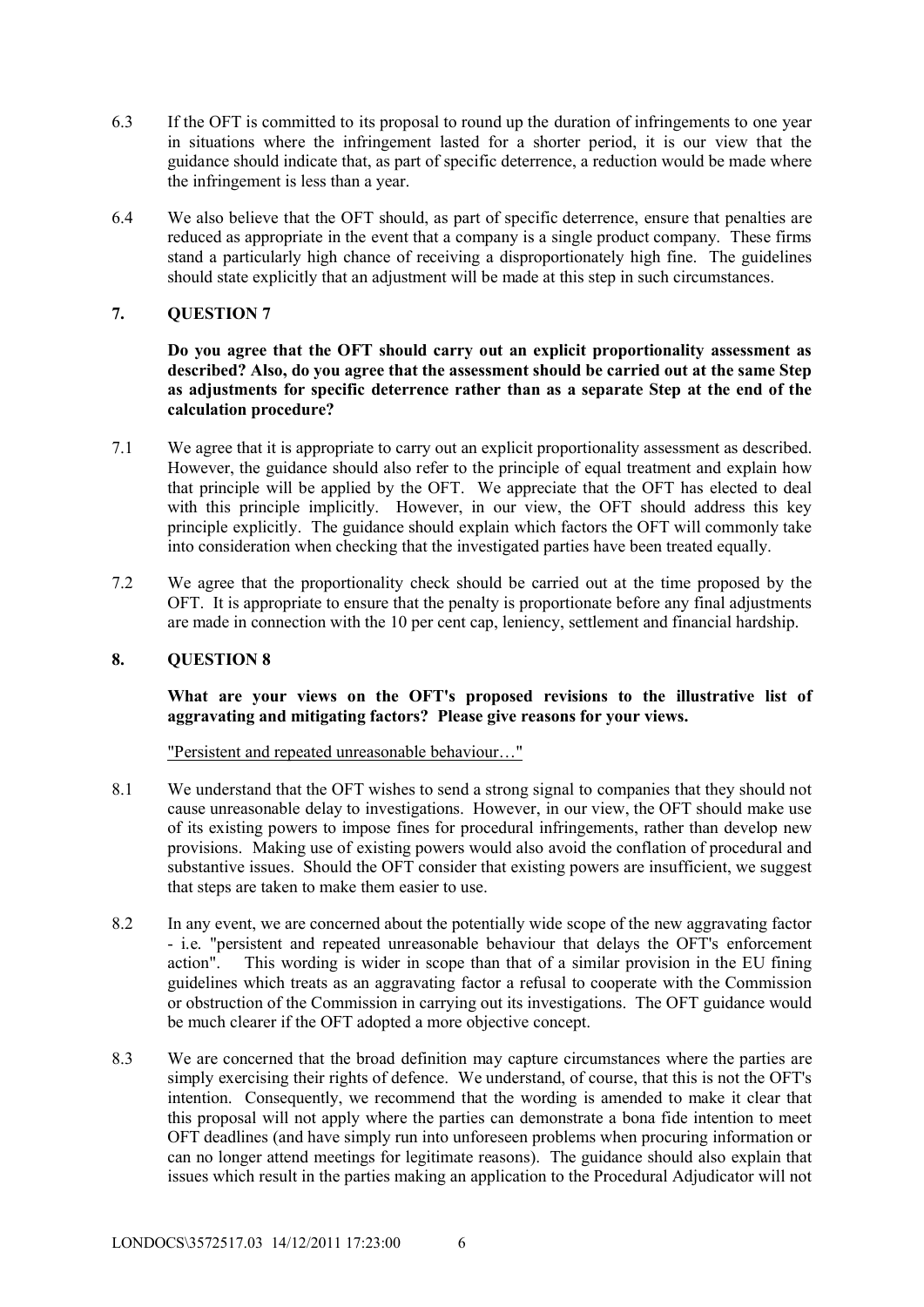be treated as giving rise to an aggravating factor. It should also be made clear that parties can apply to the Procedural Adjudicator for a ruling where the OFT proposes to rely on this aggravating factor when setting a penalty.

# Recidivism

- 8.4 As a matter of principle, we do not believe that the OFT, as a UK regulator, should be concerned with infringements in other countries within the EU. This is a matter for an EU regulator. There is also the added problem of taking into consideration conduct in other countries which the OFT might not have regarded as an infringement. In our view, the OFT should only consider previous OFT decisions when considering recidivism.
- 8.5 On a related point, we query whether it is appropriate for the OFT to take into consideration any relevant infringements in the last 15 years. We think this period should be no longer than the period for which the UK has had effective competition law - i.e. 10 years. We understand that the OFT might want to alter this in future, e.g. once the Competition Act has been in force for 15 years.
- 8.6 As regards the percentage multiplier, we suggest that, to avoid excessive penalties, the OFT adopts a similar practice to that which is emerging in the EU - i.e. increasing in practice fines by 50 per cent in case of one prior infringement, 60 per cent in case of two prior infringements, 90 per cent in case of three prior infringements and 100 per cent in case of four prior infringements.<sup>4</sup>

# Compliance

8.7 We appreciate the OFT's efforts in this area and would encourage the OFT to be more robust in its guidance. In particular, we think that footnote 22 of the guidance should be amended to indicate that where there is evidence of a "clear and ambiguous commitment to competition law" (as further described in that footnote) this "will" (as opposed to "may") be treated as a mitigating factor.

# **9. QUESTION 9**

# **Do you agree that the OFT should not include compensation payments in the illustrative list of mitigating factors, whilst being prepared to consider arguments in relation to specific cases? Please give reasons for your views.**

- 9.1 We believe that public and private enforcement can be good complements. As such, we think that the OFT could encourage private enforcement of some form by recognising compensation payments as a mitigating factor. In paragraph 5.48 the OFT sets out a number of practical difficulties. These are set out below, together with our explanation of how they might be overcome.
	- *Continuing need for deterrence*: we appreciate that the OFT would not want to undermine the deterrent effect of fines. However, this is unlikely to be a major issue since, as the OFT explains in paragraph 5.48 (fourth bullet), any discount given would not be given on a 'pound for pound' basis. That said, we do think that a reduction of more than 10 per cent would be required in order to encourage compensation. In any event, the continuing need for deterrence can be taken into consideration when calculating the discount. This of course may require the OFT to consider in broad terms the amount of

<sup>-</sup>4 See for example Wouter Wils's paper on Recidivism in EU Antitrust Enforcement http://papers.ssrn.com/sol3/papers.cfm?abstract\_id=1957088, p 4.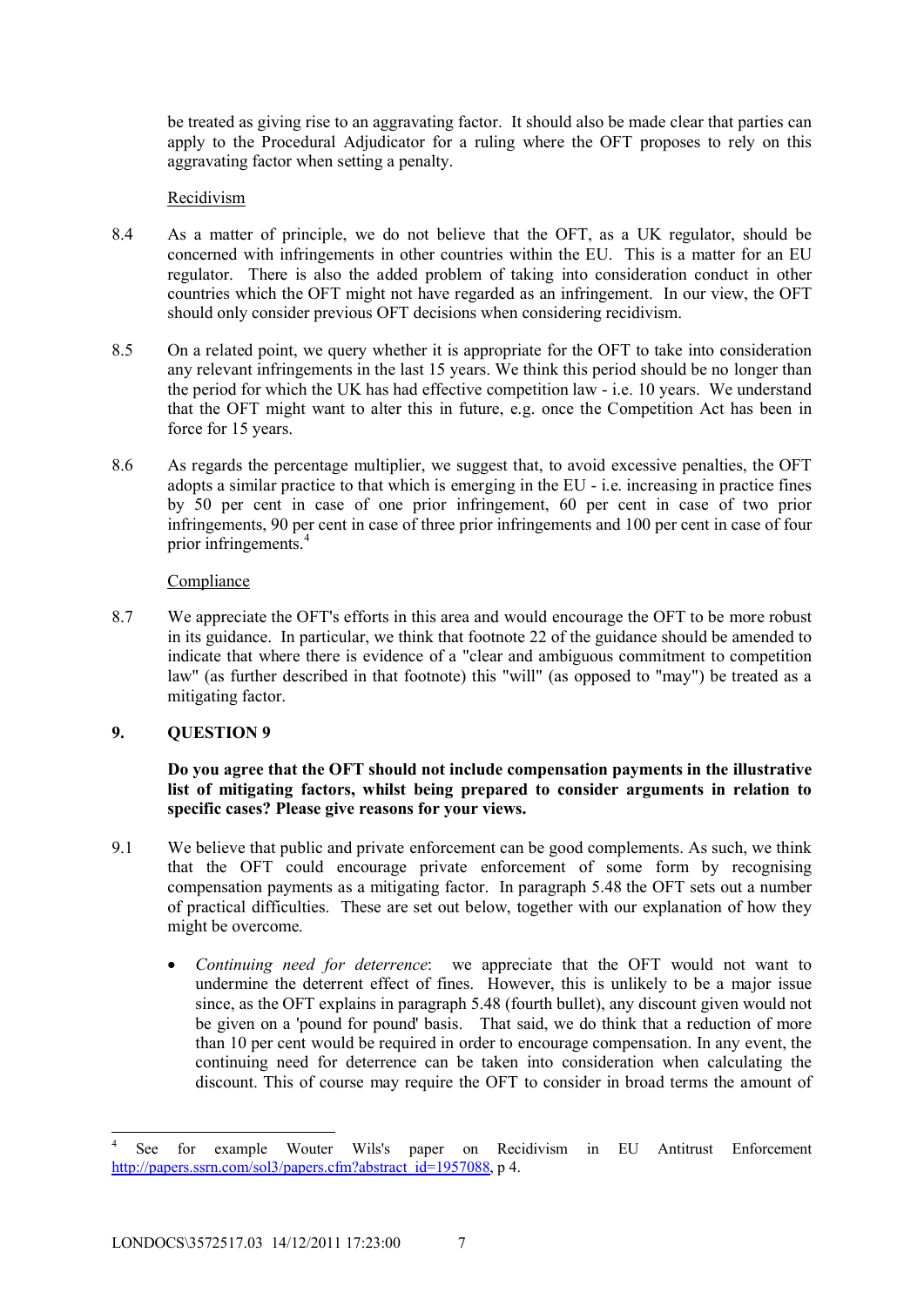harm caused to consumers but this would seem to be appropriate - not least because it would help inform other steps of the process - e.g. proportionality.

- *Timing difficulties*: a conditional discount could be granted by the OFT.
- *Diversion of resources*: we agree that the OFT should be concerned primarily with detecting, examining and sanctioning anti-competitive activity. However, an assessment of consumer harm is a relevant factor in imposing an appropriate sanction. Indeed, it is also an important factor in terms of OFT prioritisation.
- *Inevitable debate over the precise level of discount*: we understand the OFT's concern that there might be debate over the precise level of discount. However, provided some material incentive is provided - e.g. to encourage the use of ADR - the debate may be kept to a minimum.
- *Assessment of the level of compensation*: again, we appreciate the OFT's concerns but suggest that a commitment to binding ADR or offer of a discount conditional on settlement with victims of the infringement should be considered.

# **10. QUESTION 10**

**Do you agree that it would be helpful to make the application of leniency and settlement discounts a formal Step in the Draft Revised Guidance? Do you agree that these reductions should be carried out after the Step 5 adjustment to prevent the maximum penalty being exceeded and to avoid double jeopardy? Please give reasons for your views.**

Yes. It is logical to apply these steps at the end of the process.

#### **11. QUESTION 11**

#### **Do you agree that the financial hardship assessment should be carried out at the end of the calculation process?**

Yes. However, we think that the OFT should expand on the situations that it would treat as financial hardship.

#### **12. QUESTION 12**

**Is the Draft Revised Guidance sufficiently clear to assist you in understanding how the OFT will set financial penalties for relevant competition infringements? Are there any specific areas in the scope of this document where you consider further guidance would be useful? Please explain which areas and why. Please give reasons for your views.**

12.1 In the interests of due process, we also believe that the OFT should provide more details in its statement of objections on the calculation of penalties. It would be of great benefit to both the investigated parties and the OFT if the statement of objections set out the essential facts and matters of law which the OFT proposed to use under each step of the penalties guidance. This information should include the relevant sales figures to be taken into account and the year(s) that will be considered for the value of such sales. Should the OFT intend to depart in its final decision from the elements of fact or of law set out in the statement of objections to the disadvantage of the parties, those parties should be given another opportunity to respond to the OFT.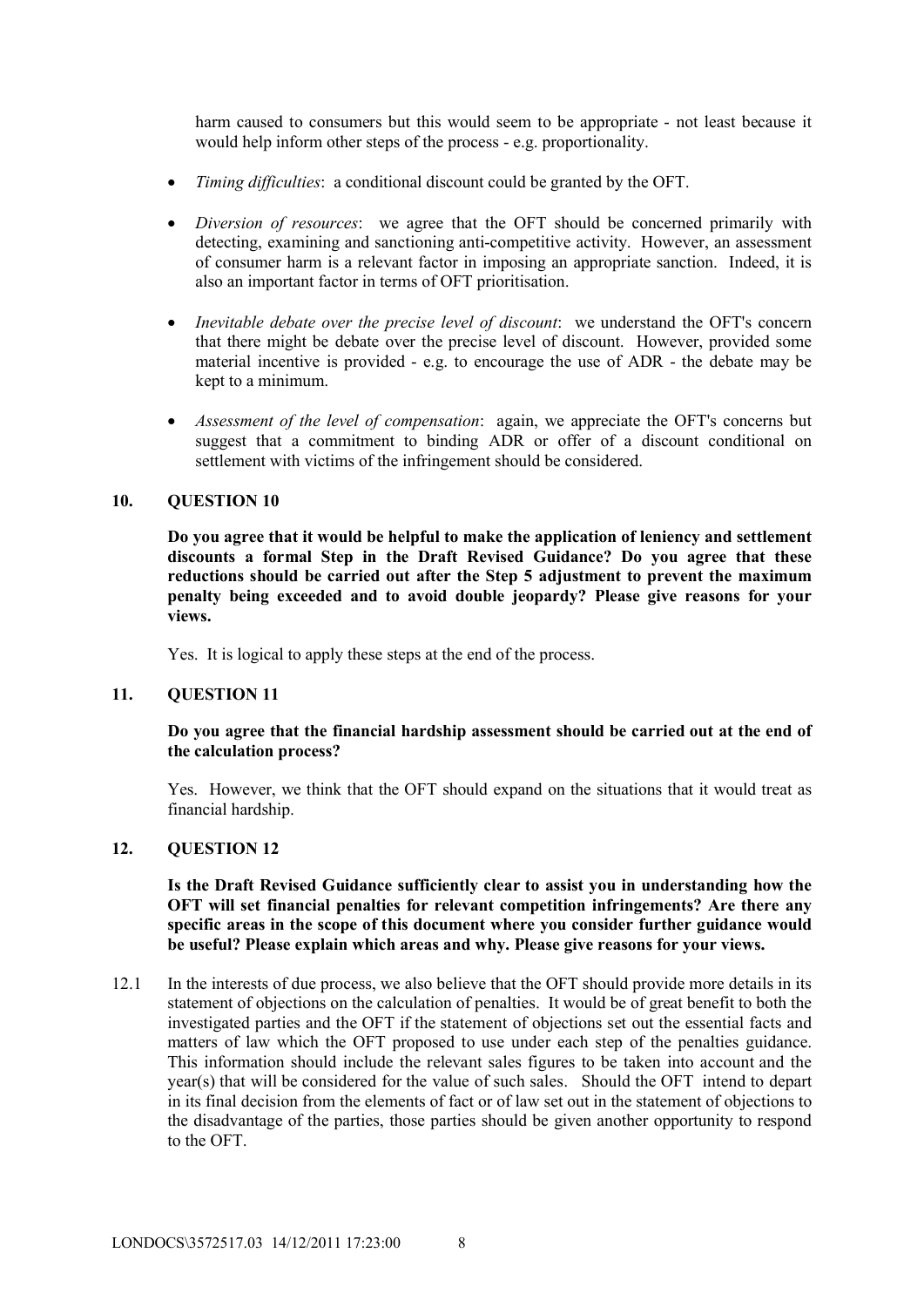**Do you agree with the OFT's proposed transitional arrangements?**

Yes.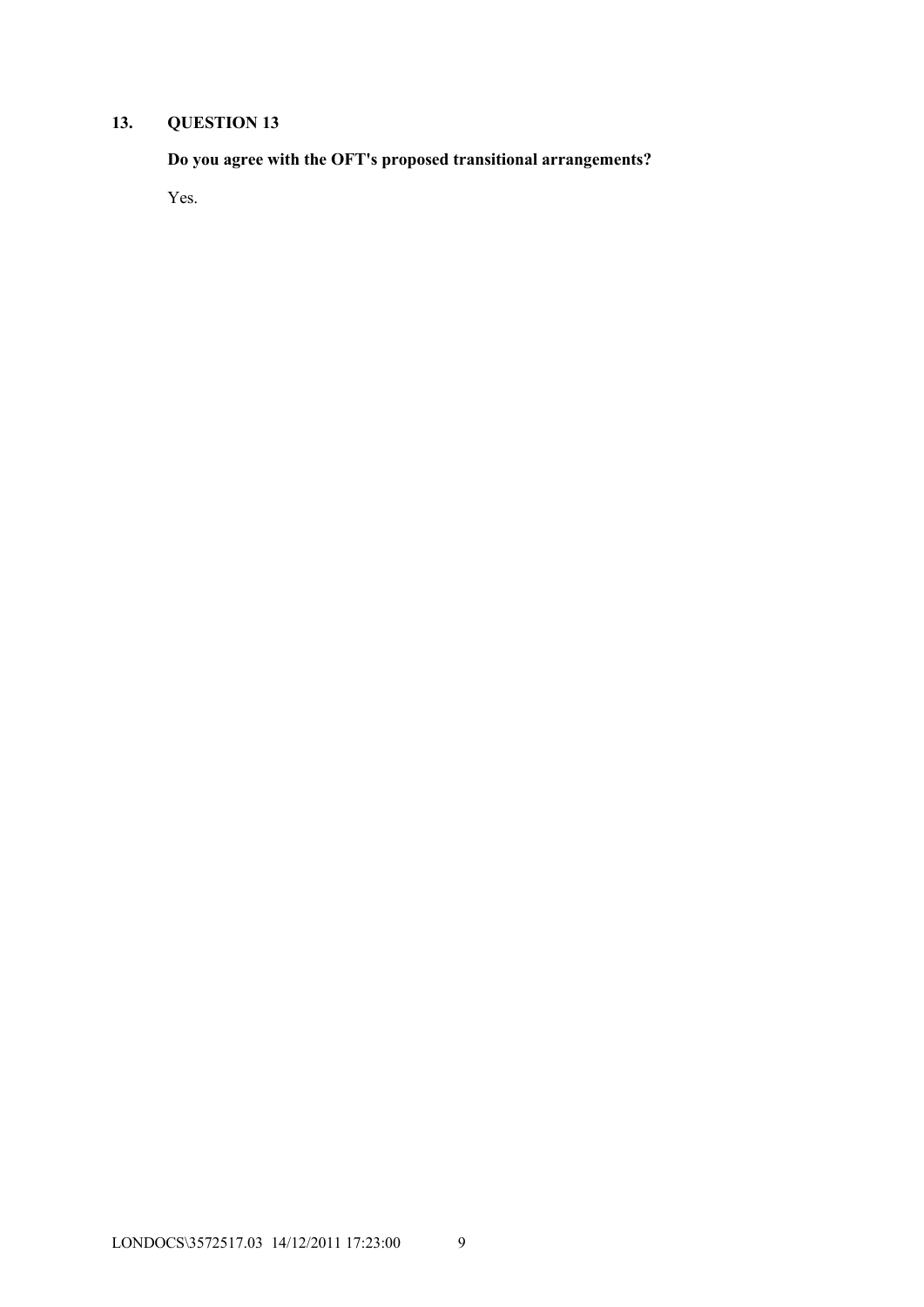# **RESPONSE TO OFT CONSULTATION ON APPLICATIONS FOR LENIENCY AND NO-ACTION IN CARTEL CASES**

# **1. INTRODUCTION**

- 1.1 We believe that the draft guidance on leniency applications has a number of useful new aspects such as the overview charts and checklists. The process for making a leniency application is explained in more simple terms and we welcome the extra detail on the circumstances in which the OFT will provide confidential guidance. We also agree that it is appropriate to consolidate the existing guidance on 'no action' letters into this Guideline. Indeed, we think it important that the OFT seeks, as far as possible, to produce a single, detailed point of reference in relation to the areas on which it provides guidance.
- 1.2 Consequently, we limit our responses to two areas: (i) the conduct of internal investigations where the OFT seeks, unusually, to limit the amount of legal advice that a company can obtain; and (ii) the waiver of legal privilege where we recognise that the OFT has a legitimate aim but wonder whether it might be achieved in a less radical manner.
- 1.3 First, we make an observation about the OFT's evolving philosophy in relation to the fundamental aims of a leniency regime.

#### **2. THE CONTINUING NEED TO INCENTIVISE LENIENCY APPLICATIONS**

- 2.1 In paragraph 2.4 of the draft guidance, the OFT refers to two principal purposes behind a leniency policy: the detection of cartels and the bringing of effective enforcement action by harnessing cooperation of applicants in relation to the provision of evidence. In paragraph 2.6, the OFT indicates that it is conscious of the tension between these objectives - since the greater the cooperation requirement (and therefore cost) faced by an applicant, the lower the incentive to come forward in the first place - but is mindful of this balance.
- 2.2 However, it seems to us from the tenor and detail of the draft guidance that the OFT has begun to regard the second of these two objectives (i.e. the cooperation of applicants in order to carry out and complete OFT investigations) as a more important policy aim and therefore a greater priority. In particular, we are not aware of any other competition law jurisdiction placing so much responsibility on the applicant to assist the OFT in bringing enforcement action, e.g. through a power to seek the waiver of legal privilege; strict controls on a company's internal investigations well before the OFT is involved; the need to admit an infringement of the law at a very early stage; and very long-term cooperation requirements.
- 2.3 We are concerned that this shift in attitude overlooks the fact that even the best leniency application will fall considerably short of all the evidence that the OFT will ultimately need in order to bring its case. Rather, the OFT should continue to see leniency as a key means of detecting cartels and continue to concentrate on refining its own abilities to bring successful enforcement actions.
- 2.4 In our view, there is a real risk that using leniency to drive enforcement proceedings forward, rather than to detect illegal cartels in the first place, will result in fewer leniency applications which may also be of a lower quality. We understand that this shift in attitude, seeking to enlist greater input for the leniency applicant, is driven by the OFT's findings following its review of the BA/Virgin trial but believe that the OFT should guard against over-correcting in respect of circumstances which were perhaps quite unusual (in terms of number of leniency applicants, IT forensics issues).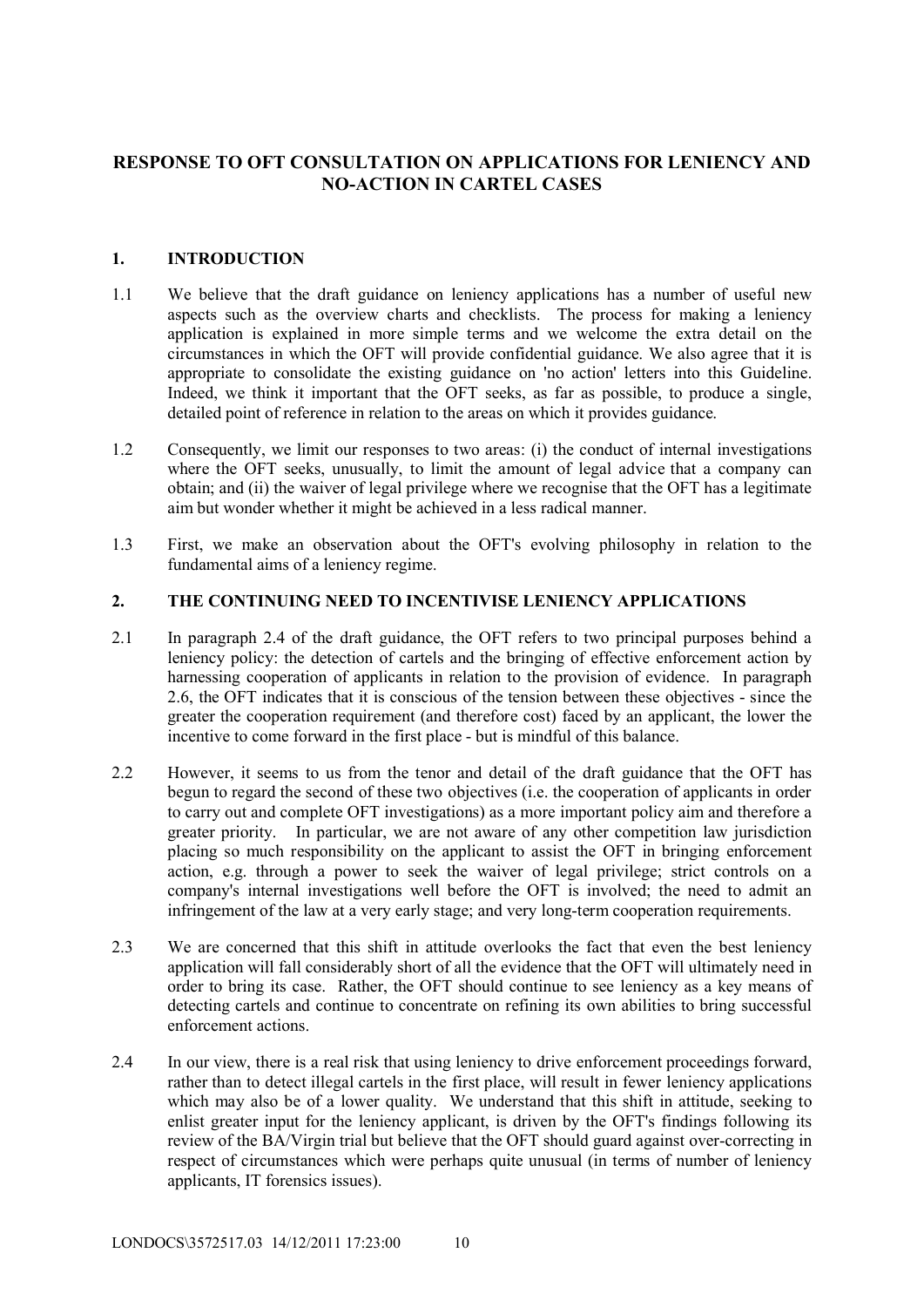# **3. CONDUCTING INTERNAL INVESTIGATIONS**

- 3.1 The OFT's approach towards the carrying out of internal investigations is a clear example of how the pendulum has swung too far towards treating leniency applications as a means of driving cases through the administrative/criminal system, rather than a means of detection. Significantly, the OFT's explanation of how internal inquiries should be carried out seems to underestimate how much evidence gathering a company would always want to carry out before it proceeds to take the significant step of alerting the OFT to a cartel via a leniency application.
- 3.2 A recommendation that parties and their lawyers carry out a 'light touch' audit also appears to overlook the fact that the quality of a leniency application is directly related to the quality of the investigation carried out. We believe that aspects of the proposed guidance will discourage companies from making leniency applications since they may prefer to adopt a 'reactive' strategy (defending against cartel allegations) rather than conducting a low key audit only to obtain immunity in respect of a subset of the cartelised products and in a subset of the countries affected.
- 3.3 Conversely, paragraph 3.8 contains a statement which we believe should inform the OFT's attitude to investigations throughout the draft guidance. In that paragraph, the OFT states that it "only requires that undertakings act reasonably, reducing the risks as best they can having regard to all relevant considerations". This seems entirely reasonable and proportionate - and the bullet points listed in paragraph 3.10 set out issues which are of undisputed importance in the context of conducting an internal investigation.
- 3.4 However, the OFT appears to depart from this standpoint, suggesting somewhat unhelpfully in paragraph 3.8 that companies "may wish to take advice from a criminal lawyer". We suspect that companies - at the outset of an internal investigation which may not even result in any civil liability - are unlikely to regard this suggestion as helpful guidance and are more likely to be confused by the signal being given by the OFT.
- 3.5 Annexe C also contains a number of statements which we think should be amended in recognition that companies will need to undertake a detailed investigation even at an early stage.
- 3.6 As a preliminary point, we believe that Annexe C should differentiate between inquiries which are triggered by a dawn raid/internal whistle-blowing report (where suspicious conduct has been alerted to company management) and some other more 'routine' audit. We think the guidance should acknowledge that the Annexe C is intended to apply to the former category of investigations rather than to more routine health checks (e.g. as part of corporate compliance) where the concern of tipping-off does not arise.
- 3.7 As regards other types of investigation, we think that Annexe C is broadly helpful and that many of the bullet points contained in that Annexe represent best practice. However, while we appreciate the need for internal investigations to be conducted with care and precision even before the OFT is involved, it is our view that the OFT needs to see the company's efforts and the conduct under investigation in their wider context. Although the threshold for obtaining an OFT marker is relatively low, a company will not be incentivised to apply for a marker without understanding as far as possible the scope of its exposure. Clearly, there are two aspects to this exposure:
	- First, although an internal tip-off etc may have identified a single product, the conduct may stretch into neighbouring products or, through common participants, into other business divisions. Indeed this appears to be a trend in cartel enforcement, e.g. the series of investigations taking place across all major competition law jurisdictions into a variety of automotive components.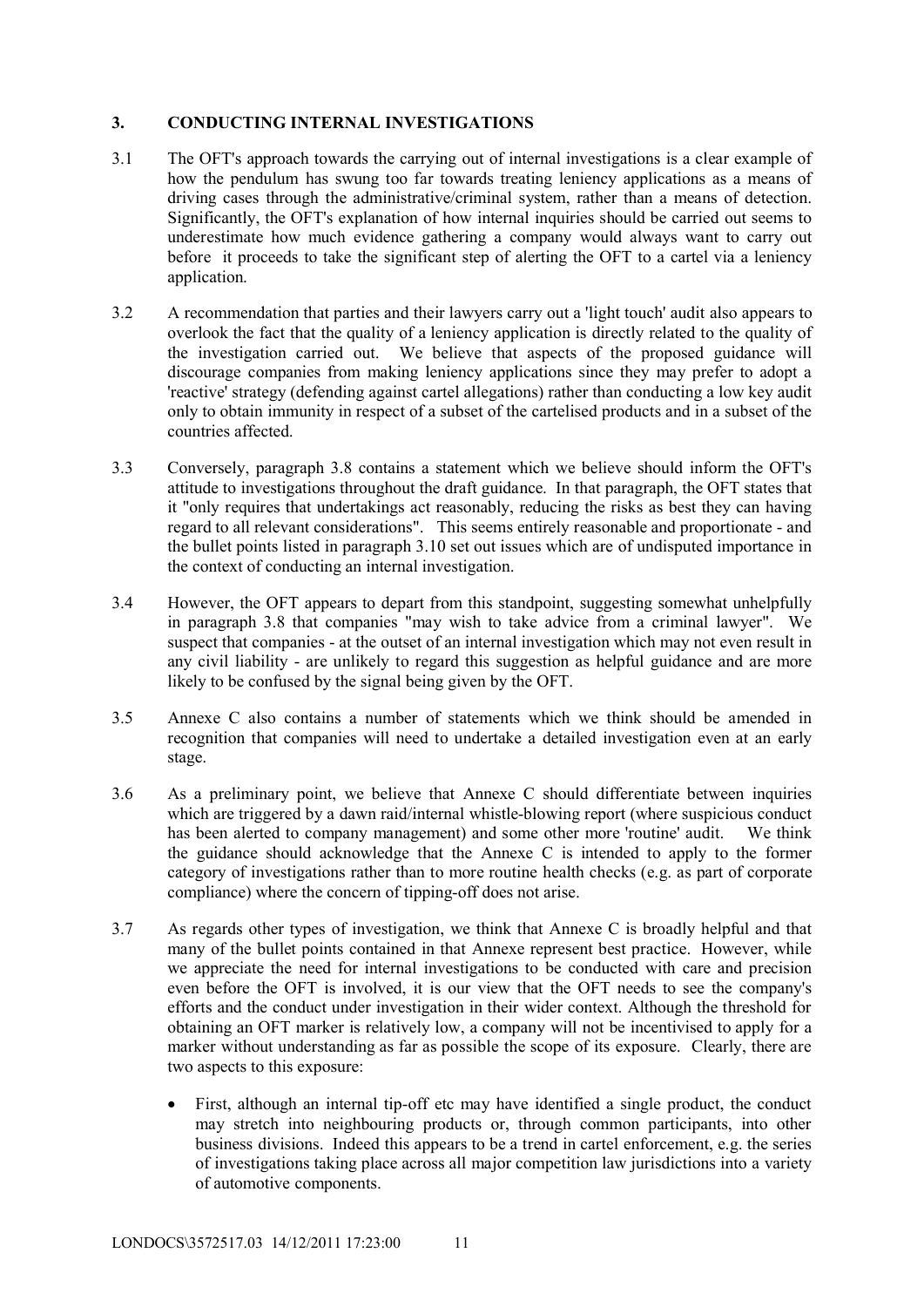- Secondly, the geographic scope of the conduct will often be unclear. There are numerous examples of companies obtaining immunity in one country but not in another (e.g. *Lifts and Elevators, Detergents*) - presumably because they were not first-in in all affected countries. There is always a risk of this happening but the OFT's approach will add to the risk quite unnecessarily.
- 3.8 This of course explains why companies will want to conduct as thorough an investigation as possible to assess exposure (while also recognising that it is locked in a race against other potential immunity applicants). Where 'smoking gun' evidence is lacking (e.g. pure information exchange cases) there will be a particular need to undertake fact-finding to determine whether there is in fact an infringement. From a more practical perspective, a company's Board may need to be consulted in advance of making an application which will mean that sufficient evidence is needed to brief and convince directors that the major step of applying for leniency is appropriate.
- 3.9 The OFT seems to acknowledge the wider context (at least in terms of geographic scope to cartel conduct) in paragraph 3.11 where it acknowledges that "a more significant investigation may be necessary in order to make leniency applications in multiple countries". We think this section of the guidance should be amended so that it also recognises that the nature of the products/activities under investigation may often justify a more thorough investigation. This should also be reflected in paragraph C.4 which currently only states that the inquiry should be "as limited as it can be" without recognising the factors that would justify a thorough investigation (which will often be present).
- 3.10 This would enable companies to carry out proportionate investigations which will of course translate into higher quality leniency applications (at a time when there is a legitimate concern about the veracity of immunity evidence).
- 3.11 On a related point, we think it is very positive that the OFT will provide confidential guidance on how internal investigations should be conducted. However, we do not regard the confidential guidance process as an effective tool for managing the mismatch between the evidentiary thresholds for obtaining leniency markers across jurisdictions. Even assuming that cartel conduct were confined to the EU, reliance on the OFT to liaise with other NCAs with a view to persuading them to align their marker threshold with that of the OFT would not be satisfactory from a risk management/timing perspective. It would also be an unnecessary drain on OFT resources.

#### **4. WAIVER OF LPP**

- 4.1 We fully appreciate the need for the OFT to discharge its duties as a prosecuting authority in the criminal context and applaud the OFT for its commitment to ensuring that all the facts are brought to light as early as possible.
- 4.2 However, we wonder whether a number of other innovations contemplated by the OFT will allow the OFT to fulfil its aims (and duties) in an alternative manner which would avoid the need to require companies to waive LPP.
- 4.3 For example, we note that the OFT is proposing a number of changes to the way in which it approaches investigations with a view to ensuring that it has the evidence it requires. In particular, paragraph 5.27 lists the typical investigative steps that the OFT may carry out directly. The need for applicants to differentiate between known facts supported by evidence and statements based on the belief or best recollections of witnesses and suspicions and assumptions (paragraph 4.28) plus the requirement for applicants to provide exculpatory evidence will also assist greatly. Overall, given the heightened requirements in order to meet ongoing cooperation requirements and the fact that the OFT is committed to being more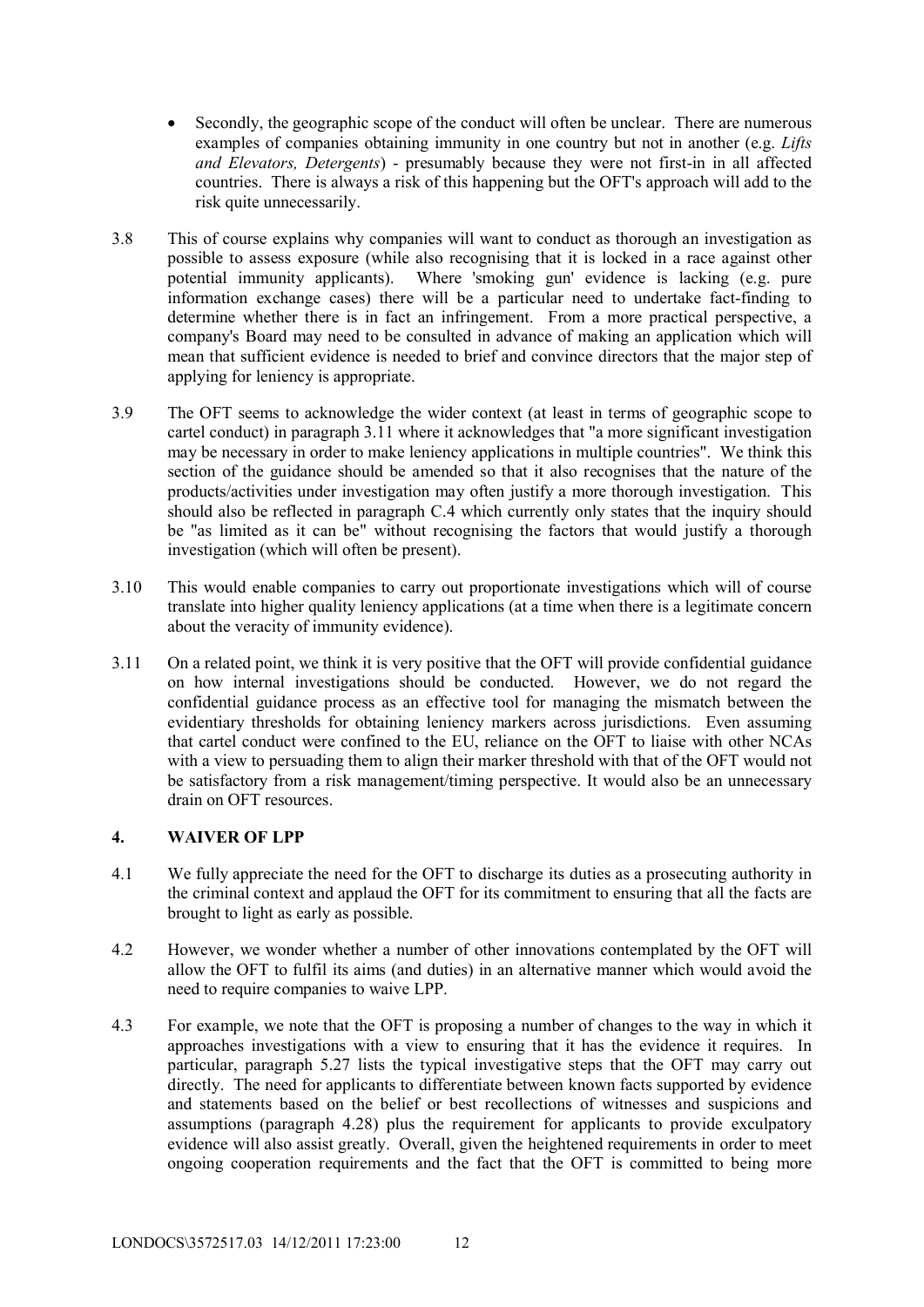involved in the investigation earlier, it is unclear why - at a late stage in the inquiry - the OFT may then have to invite waivers of LPP.

- 4.4 We appreciate that the goal is to investigate any changes of testimony over time which is a factor that may well be significant for witness credibility etc. and of course the rights of the defendant. However, it will often be challenging in practice to differentiate naturally and innocently evolving testimony from situations where a witness is altering their recollection for suspect reasons.
- 4.5 Further, even if the OFT is satisfied that the first witness account material appears to be consistent with the case they are proposing to bring, that first account material will then no doubt be subjected to scrutiny (including cross examination of the junior lawyers that drafted the interview notes or cross examination to compare the recollection of the interviewer with that of the note-taker) in court. The waiver of LPP material may therefore open up another front for conflict, and fail to achieve anything more than could be achieved by the OFT interviewing key witnesses as early as possible in their investigation.
- 4.6 Indeed, this area can be expected to be a fertile ground for defence lawyers who may pressure the OFT to require disclosure of the legal representative's investigative logs etc in an effort to challenge the propriety of each stage of the investigation. Criminal investigations could last much longer as a result.
- 4.7 As drafted there is a real risk that the OFT's guidance will result in changes in practice which will lead to less documentary evidence being available with a resultant impact on enforcement. For example, companies will be concerned that statements made by a witness about conduct in other countries will be disclosable in overseas litigation, leading to significantly increased exposure. This approach may well have a chilling effect on leniency applications at a time when leniency materials are under siege in the light of the *Pfleiderer* judgment.
- 4.8 On a related point, we note that paragraph 4.2 (c) introduces the need for an acceptance by the undertaking that, "as a matter of fact and law, the available information suggests that it has been engaged in cartel conduct". We understand that the OFT needs to guard against conditional applications for immunity. However, we query whether the protection this provides to the OFT is outweighed by the risk that it will encourage applicants to characterise conduct as cartel conduct when a number of key facts still need to be investigated by the OFT. There is a risk in other words that the imposition of this requirement at such an early stage will lead applicants into exaggerating the facts or framing the facts in a certain way in order to meet the condition.
- 4.9 In any event, should the OFT be committed to requiring waivers of LPP, we make the following observations in relation to the proposed guidance:
	- Paragraph 3.15 notes that the topic of LPP is complex and beyond the remit of the guidance. We agree and therefore suggest that the guidance does not attempt to refer to the precise scope of LPP. This will ensure that the guidance note remains focused on matters of policy and avoids adding uncertainty to an already complex area.
	- Paragraph 3.19 indicates that the OFT will only seek a waiver when advised by counsel. However, it is unclear why counsel would be well-placed to advise. The guidance should explain how counsel would resolve the issue - i.e. which factors counsel will take into account to assist the OFT. The OFT also contemplates seeking an order from the court. In our view, the extra protection that this brings means that the OFT should obtain a court order in all cases.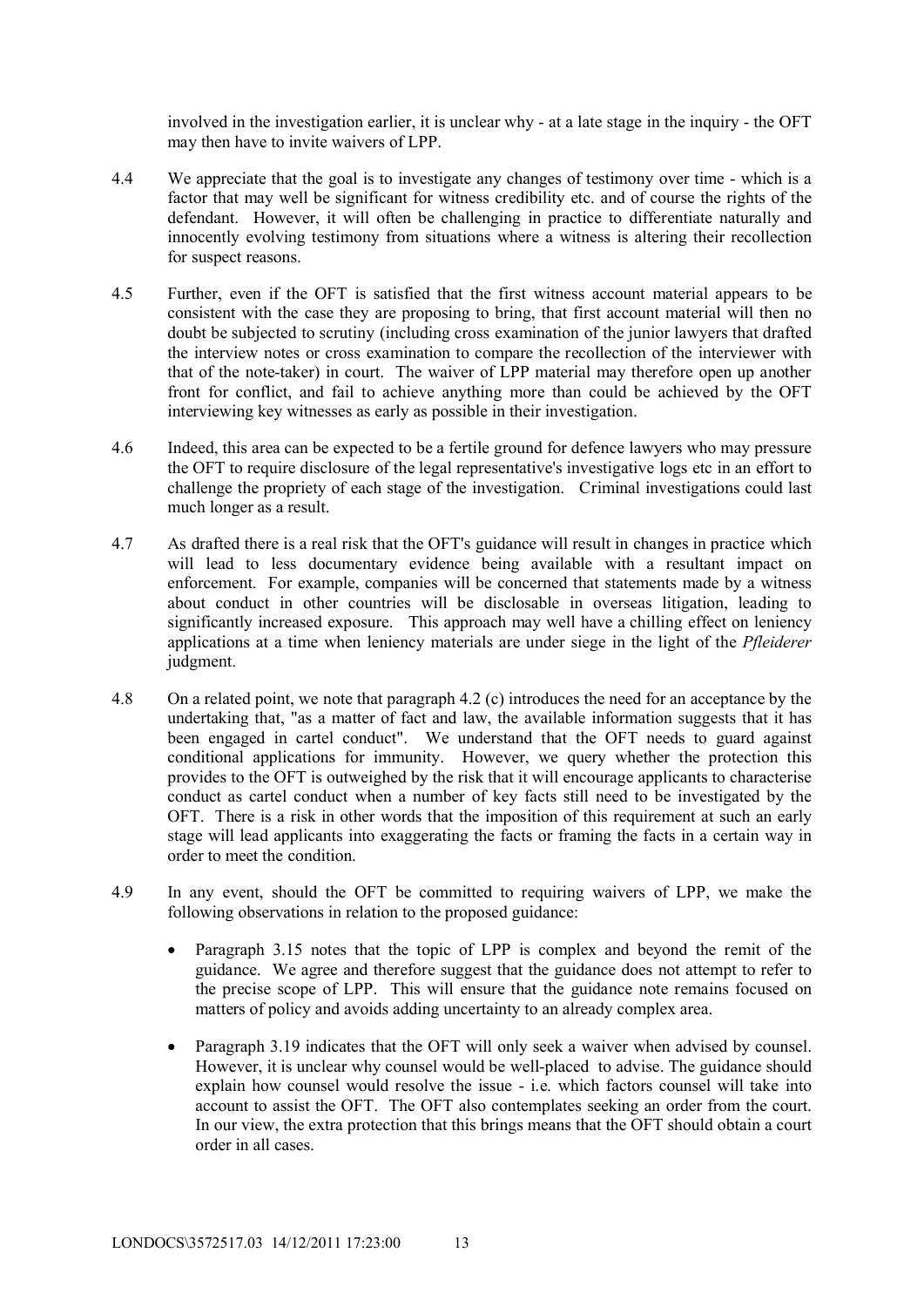- Paragraph 3.20 explains that, where a waiver is required, the relevant document is likely to be required to be disclosed in full. In our view, the OFT should as far as possible strive to ensure that irrelevant content is redacted - e.g. statements relating to conduct in other countries. Partial disclosure, in other words, may help to address legitimate corporate concerns about waiving LPP in a manner that will have an impact far beyond the UK.
- Paragraph 3.20 suggests that applicants and their advisers should keep separate any correspondence and documents which may have a bearing on (subsequent) criminal proceedings. We query whether this is practicable. The material in which the OFT has indicated an interest may be simple matters of fact which have, at the time, no obvious relevance to a criminal prosecution. It is therefore not simply a case of keeping separate any interview transcripts that deal with the dishonesty element of the s. 188 offence. As a result, disputes are likely to be commonplace when the OFT seeks a waiver.

**January 2012**

#### © CITY OF LONDON LAW SOCIETY 2012.

All rights reserved. This paper has been prepared as part of a consultation process. Its contents should not be taken as legal advice in relation to a particular situation or transaction.